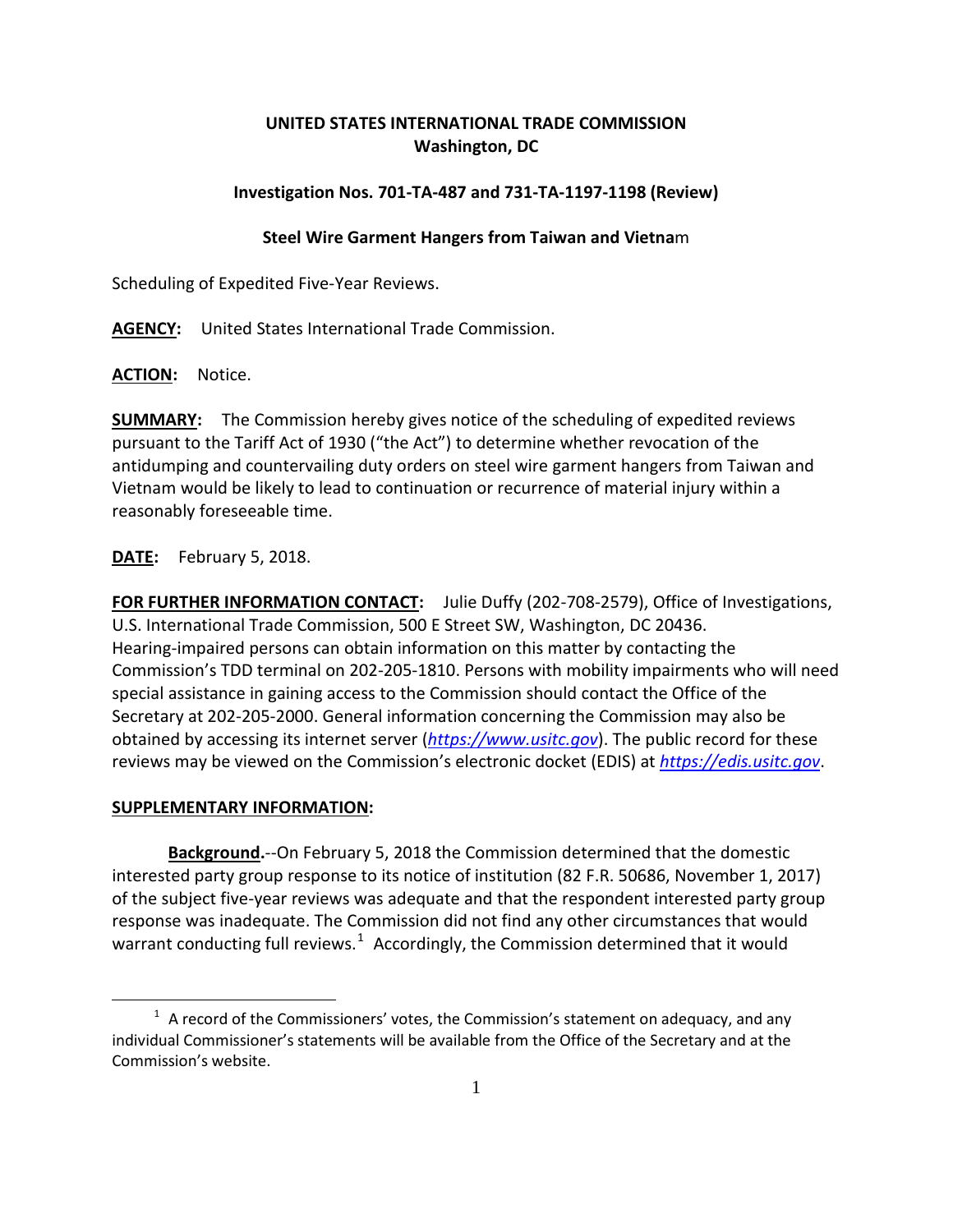conduct expedited reviews pursuant to section  $751(c)(3)$  of the Tariff Act of 1930 (19 U.S.C.  $1675(c)(3)$ ).

For further information concerning the conduct of these reviews and rules of general application, consult the Commission's Rules of Practice and Procedure, part 201, subparts A and B (19 CFR part 201), and part 207, subparts A, D, E, and F (19 CFR part 207).

**Staff report.**--A staff report containing information concerning the subject matter of the reviews will be placed in the nonpublic record on April 16, 2018, and made available to persons on the Administrative Protective Order service list for these reviews. A public version will be issued thereafter, pursuant to section 207.62(d)(4) of the Commission's rules.

**Written submissions.**--As provided in section 207.62(d) of the Commission's rules, interested parties that are parties to the reviews and that have provided individually adequate responses to the notice of institution, $^2$  $^2$  and any party other than an interested party to the reviews may file written comments with the Secretary on what determination the Commission should reach in the reviews. Comments are due on or before April 19, 2018 and may not contain new factual information. Any person that is neither a party to the five-year reviews nor an interested party may submit a brief written statement (which shall not contain any new factual information) pertinent to the reviews by April 19, 2018. However, should the Department of Commerce extend the time limit for its completion of the final results of its reviews, the deadline for comments (which may not contain new factual information) on Commerce's final results is three business days after the issuance of Commerce's results. If comments contain business proprietary information (BPI), they must conform with the requirements of sections 201.6, 207.3, and 207.7 of the Commission's rules. The Commission's rules with respect to filing were revised effective July 25, 2014. *See* 79 Fed. Reg. 35920 (June 25, 2014), and the revised Commission Handbook on E-filing, available from the Commission's website at *[https://edis.usitc.gov](https://edis.usitc.gov/)*.

In accordance with sections 201.16(c) and 207.3 of the rules, each document filed by a party to the reviews must be served on all other parties to the reviews (as identified by either the public or BPI service list), and a certificate of service must be timely filed. The Secretary will not accept a document for filing without a certificate of service.

**Determination.**--The Commission has determined these reviews are extraordinarily complicated and therefore has determined to exercise its authority to extend the review period by up to 90 days pursuant to 19 U.S.C. 1675(c)(5)(B).

 $\overline{a}$ 

<span id="page-1-0"></span> $2$  The Commission has found the response submitted by M&B Metal Products Company, Inc. ("M&B) to be individually adequate. Comments from other interested parties will not be accepted (*see* 19 CFR 207.62(d)(2)).